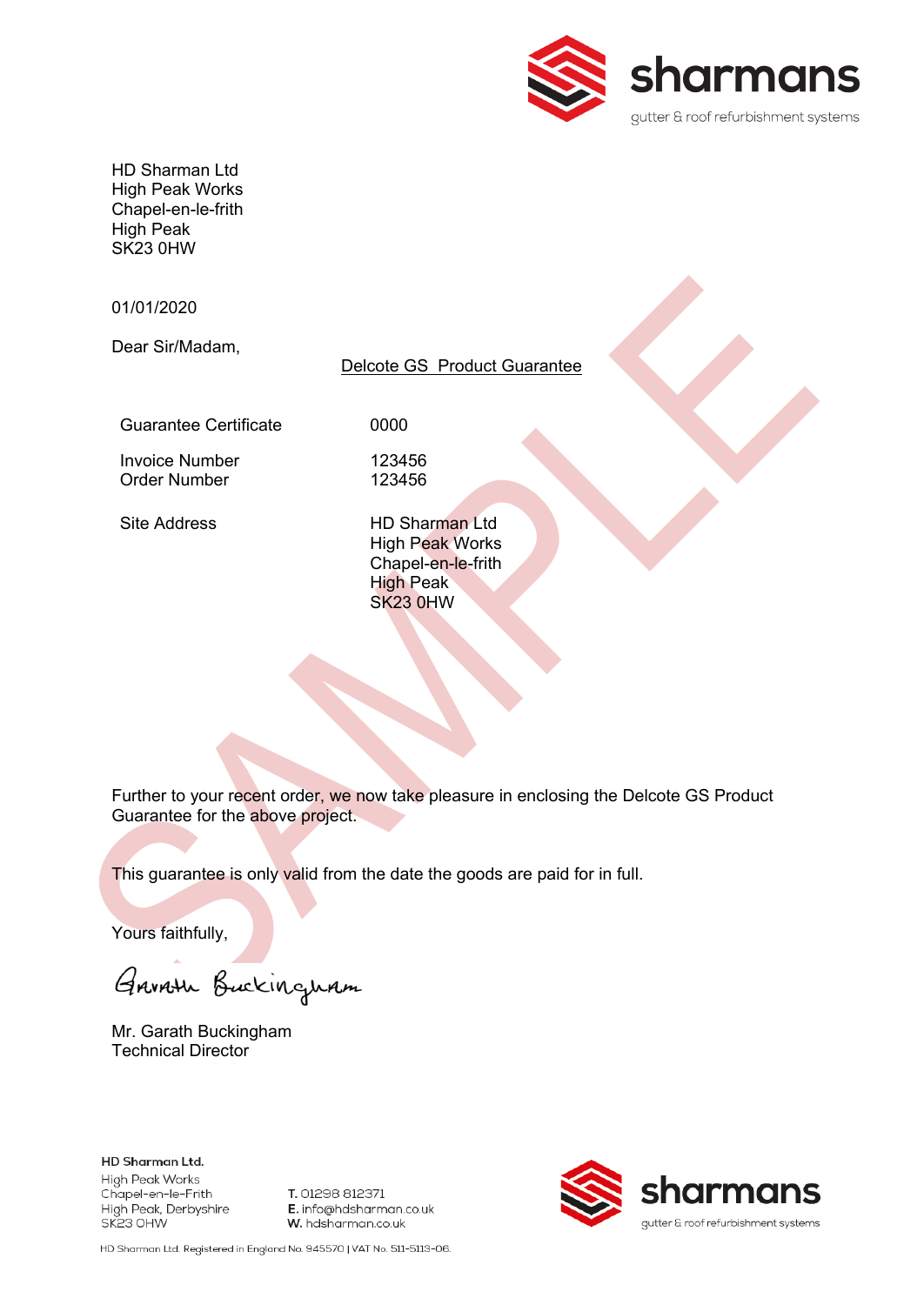# **Delcote GS Gutter Coating 10-year Guarantee**

Certificate number: 0000

hdsharman.co.uk

Project address: HD Sharman Ltd

High Peak Works Chapel-en-le-frith High Peak SK23 0HW



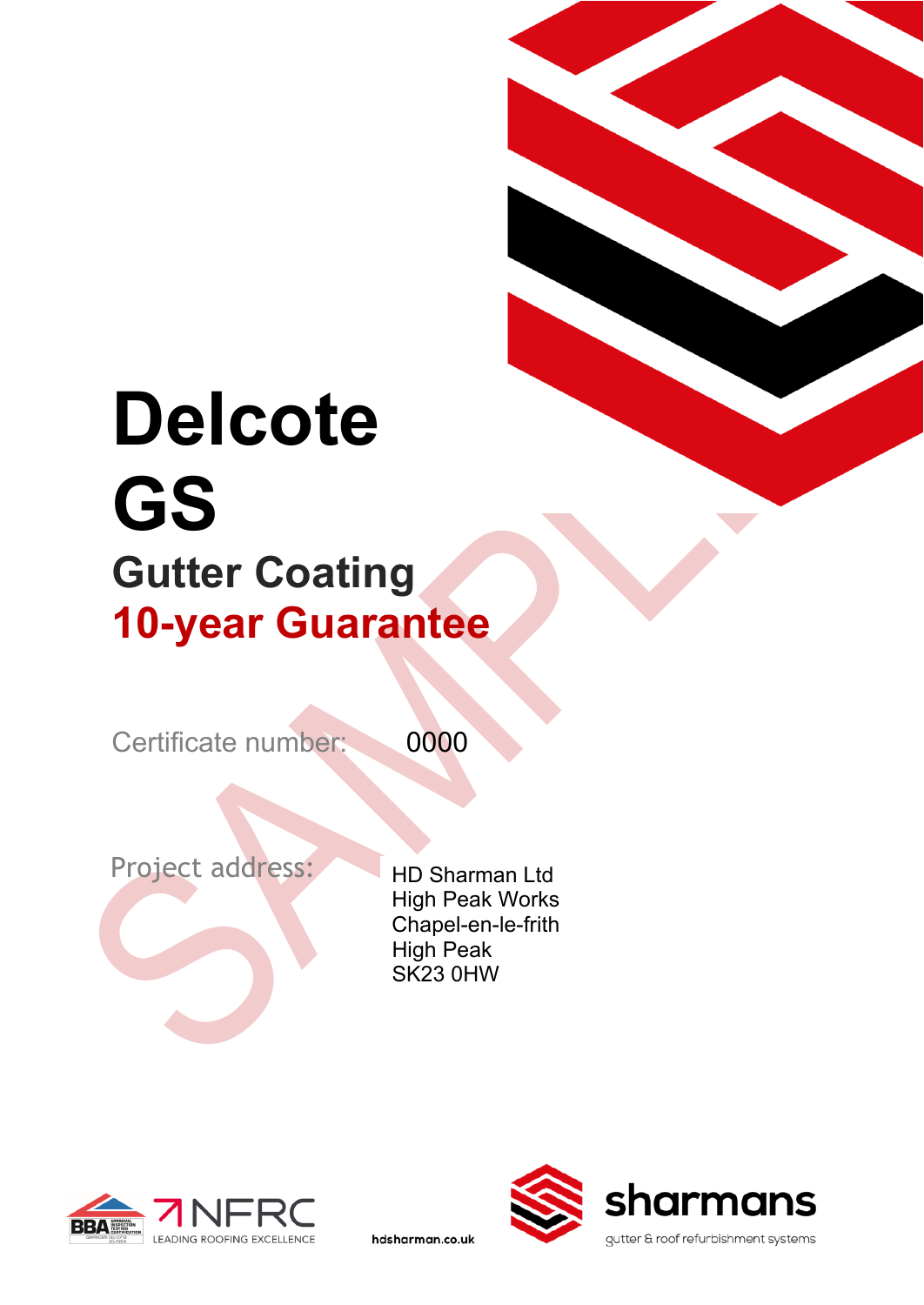## **Product Guarantee**

| <b>Beneficiary:</b>                                                                                                                           | <b>HD Sharman Ltd</b>                                                                                                                                                            |  |
|-----------------------------------------------------------------------------------------------------------------------------------------------|----------------------------------------------------------------------------------------------------------------------------------------------------------------------------------|--|
| The Trained Contractor and any other person who is<br>entitled to the benefit of this quarantee in<br>accordance with clause 6.2 of the Terms |                                                                                                                                                                                  |  |
| <b>Installation Address:</b>                                                                                                                  | HD Sharman I td<br><b>High Peak Works</b><br>Chapel-en-le-frith<br><b>High Peak</b><br>SK23 0HW                                                                                  |  |
| <b>Product:</b>                                                                                                                               | Delcote GS Gutter Coating System                                                                                                                                                 |  |
| <b>Installation Completion</b><br>Date confirmed by you:                                                                                      | 01/01/2020                                                                                                                                                                       |  |
| <b>Guarantee Number:</b>                                                                                                                      | 0000                                                                                                                                                                             |  |
| <b>Guarantee Period:</b>                                                                                                                      | 10 years from the Installation Completion Date                                                                                                                                   |  |
| <b>Guarantee</b>                                                                                                                              | Subject to the Terms (as defined below), HD Sharman<br>Limited guarantees that, during the Guarantee Period, the<br>system will provide a protective coating to the roof sheets. |  |

This page and the terms and conditions set out overleaf and attached, where applicable (together, the **"Terms"**) are the terms and conditions of HD Sharman Limited's Guarantee for the Product.

Please read the Terms carefully. **Please note that the Guarantee will not be valid and you will not be able to make a claim under it, unless you have complied with the Terms.**

| Signed for and on behalf of HD Sharman<br>Limited | By signing here: You confirm that you have<br>installed the system in accordance with the<br>relevant system specifications. |
|---------------------------------------------------|------------------------------------------------------------------------------------------------------------------------------|
| Garroth Buckinguam                                |                                                                                                                              |
| <b>Garath Buckingham</b>                          |                                                                                                                              |